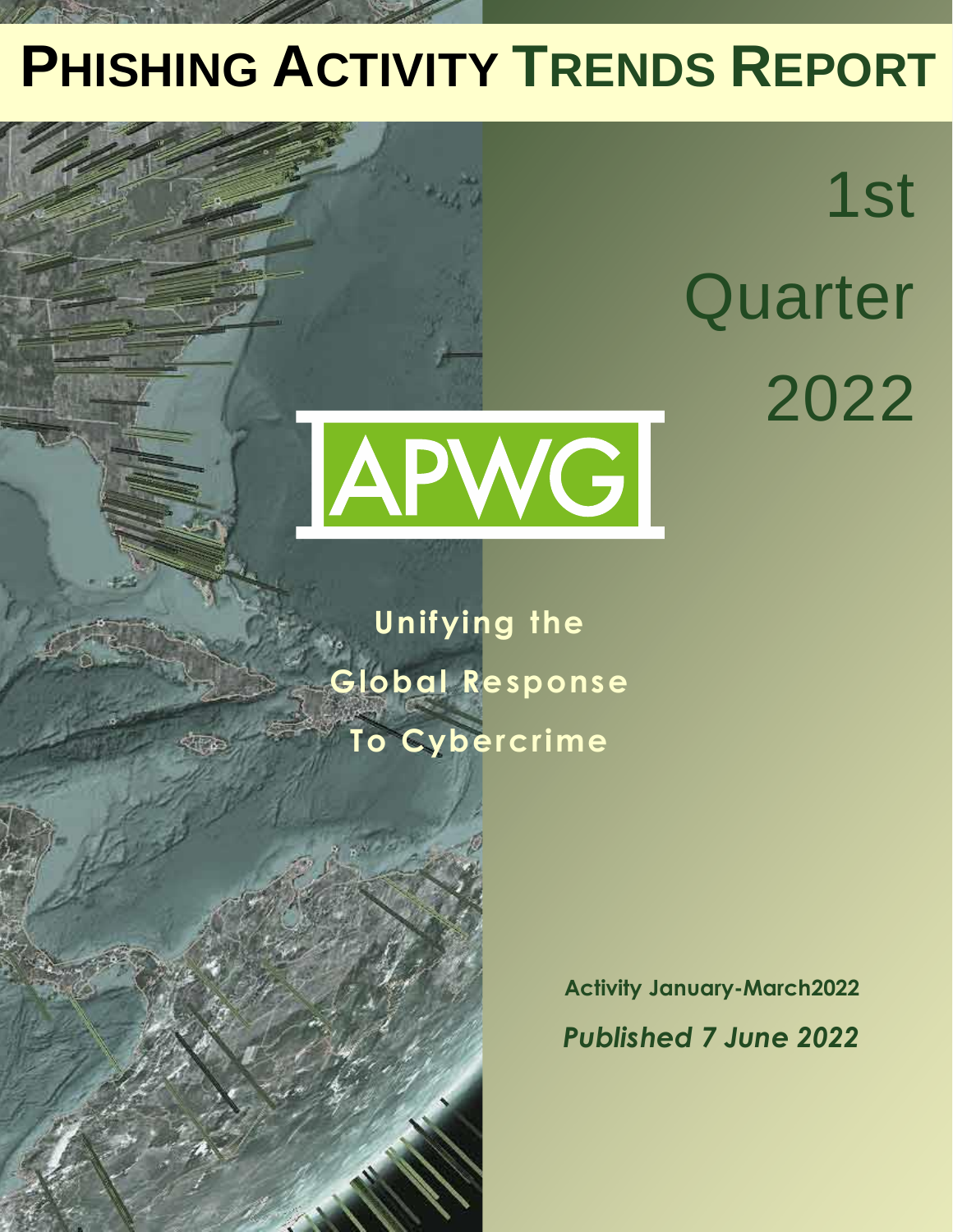#### **Phishing Report Scope**

The *APWG Phishing Activity Trends Report* analyzes phishing attacks and other identity theft techniques, as reported to the APWG by its member companies, its Global Research Partners, through the organization's website at [http://www.apwg.org,](http://www.apwg.org/) and by e-mail submissions to [reportphishing@antiphishing.org.](mailto:reportphishing@antiphishing.org) APWG measures the evolution, proliferation, and propagation of identity theft methods by drawing from the research of our member companies and industry experts.

#### **Phishing Defined**

Phishing is a crime employing both *social engineering* and *technical subterfuge* to steal consumers' personal identity data and financial account credentials. Social engineering schemes prey on unwary victims by fooling them into believing they are dealing with a trusted, legitimate party, such as by using deceptive email addresses and email messages. These are designed to lead consumers to counterfeit Web sites that trick recipients into divulging financial data such as usernames and passwords. Technical subterfuge schemes plant malware onto computers to steal credentials directly, often using systems that intercept consumers' account usernames and passwords or misdirect consumers to counterfeit Web sites.

### Table of Contents

| <b>Statistical Highlights</b>                   | 3  |
|-------------------------------------------------|----|
| <b>Most-Targeted Industry Sectors</b>           | 5  |
| Ransomware                                      | 6  |
| <b>Business E-mail Compromise (BEC)</b>         | 8  |
| <b>Email-Based Threats</b>                      | 10 |
| <b>APWG Phishing Trends Report Contributors</b> | 12 |
| <b>About the APWG</b>                           | 13 |
|                                                 |    |

#### 2

Phishing Activity Trends Report 1st Quarter 2022 <u>www.apwg.org • info@apwg.org</u>

# **Phishing Reaches All-Time High in Early 2022**



#### **Phishing Activity Trends Summary**

- In the first quarter of 2022, APWG observed 1,025,968 total phishing attacks. This was the worst quarter for phishing that APWG has ever observed, and the first time that the quarterly total has exceeded one million. [pp. 3-4]
- Most sectors saw a decrease in the overall number of ransomware attacks against them, but the Financial Services industry saw an 35% increase in the number of attacks during 1Q2022. [pp. 6-7]
- There was a 7% increase in credential theft phishing against enterprise users. [p. 10]
- The impersonation of corporate executives on social media was an increasing observed business risk. [p. 11]
- The financial sector was the most frequently victimized by phishing in Q1, with 23.6% of all attacks. Attacks against SaaS and webmail providers continued to be numerous. Phishing against cryptocurrency targets inched up to 6.6% of attacks. [p. 5]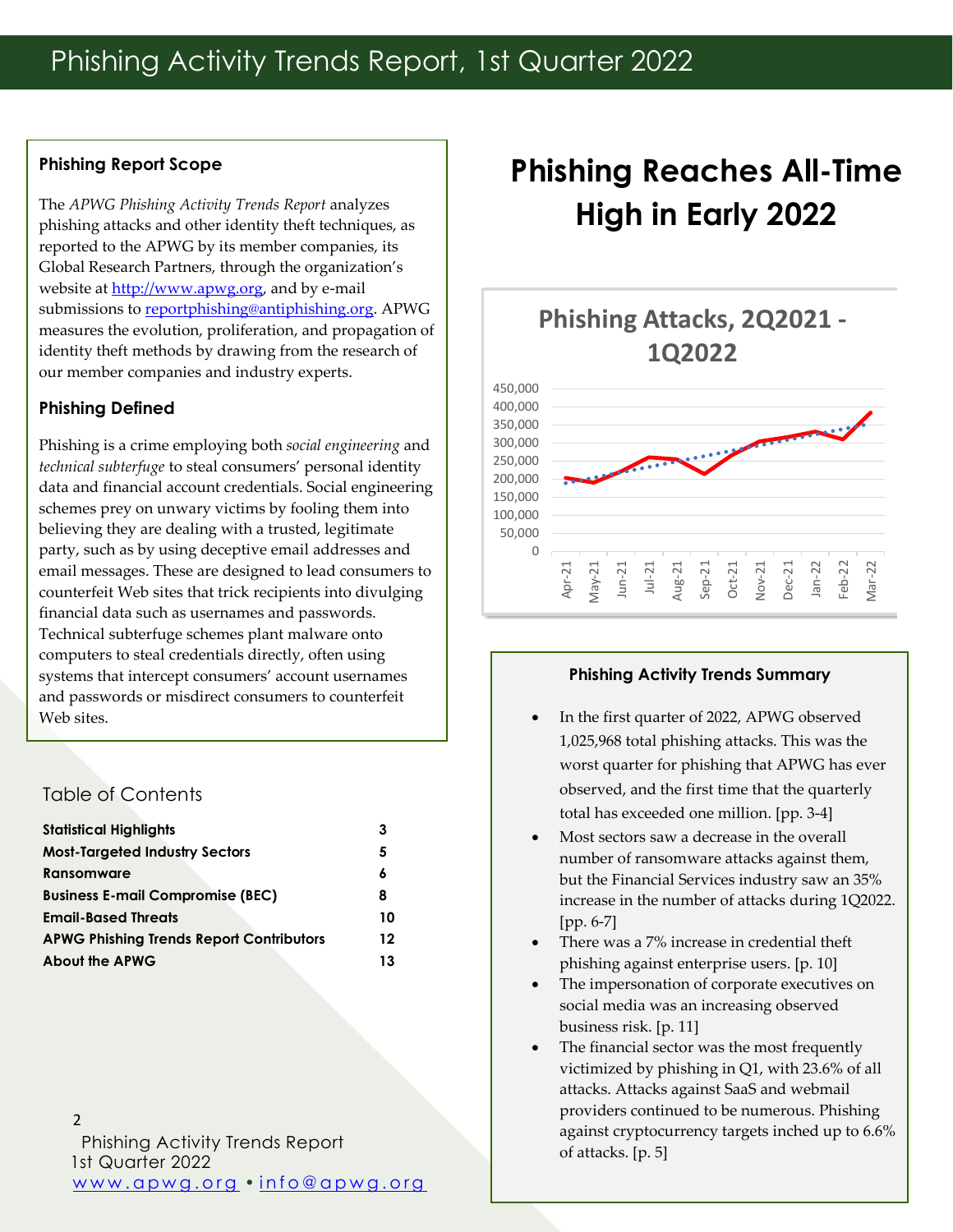#### **Statistical Highlights for the 1st Quarter 2022**

APWG's contributing members study the ever-evolving nature and techniques of cybercrime. With this report, the APWG has refined the methodologies it uses to report phishing. APWG has two sources of phishing data: phishing emails reported to it by APWG members and by members of the public, and phishing URLs reported by APWG members into the APWG eCrime eXchange.

The APWG tracks:

- **Unique phishing sites**. This is a primary measure of reported phishing across the globe. This is determined by the unique base URLs of phishing sites found in phishing emails reported to APWG's repository. (A single phishing site may be advertised as thousands of customized URLs, all leading to basically the same *attack*, or destination.) APWG measures reported phishing sites on a more accurate basis accounting for how phishers have been constructing phishing URLs.
- **Unique phishing e-mails subjects**. This counts email lures that have different email subject lines. Some phishing campaigns may use the same subject line but advertise different phishing sites. This metric is a general measure of the variety of phishing attacks, and can be a rough proxy for the amount of phishing taking place.
- The APWG also counts the **number of brands attacked** by examining the phishing reports submitted into the APWG eCrime Exchange, and normalizing the spellings of brand names.

|                                                        | January | February | March   |
|--------------------------------------------------------|---------|----------|---------|
| Number of unique phishing Web sites (attacks) detected | 331,698 | 309,979  | 384,291 |
| Unique phishing email subjects                         | 15,275  | 14,176   | 24,187  |
| Number of brands targeted by phishing campaigns        | 608     | 621      | 673     |

**APWG saw 384,291 attacks in March 2022, which was the highest monthly total in APWG's reporting history. In the first quarter of 2022, APWG observed 1,025,968 total phishing attacks. This was the worst quarter for phishing that APWG has ever observed, and the first time that the quarterly total has exceeded one million. The previous record was 888,585 attacks, observed in the fourth quarter of 2021.**  The number of phishing attacks has more than tripled since early 2020, when APWG was observing between 68,000 and 94,000 attacks per month.

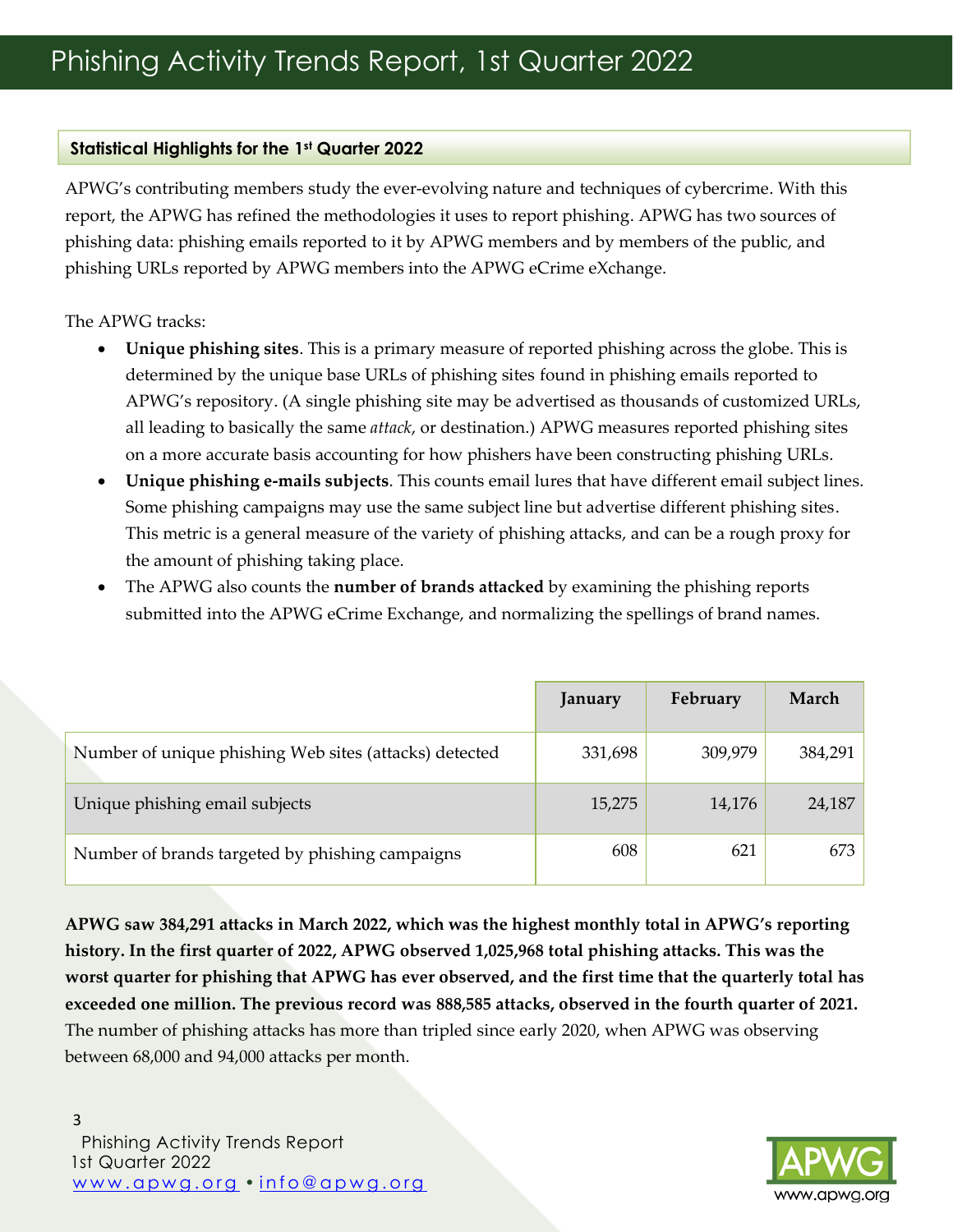## Phishing Activity Trends Report, 1st Quarter 2022



The number of Unique Subjects has dipped as more submitted emails have had duplicative subject lines. The number of brands attacked each month has remained below the high of 715 observed in September 2021, still reaching as high as 673 in March, 2022:



Phishing Activity Trends Report 1st Quarter 2022 www.apwg.org · info@apwg.org 4

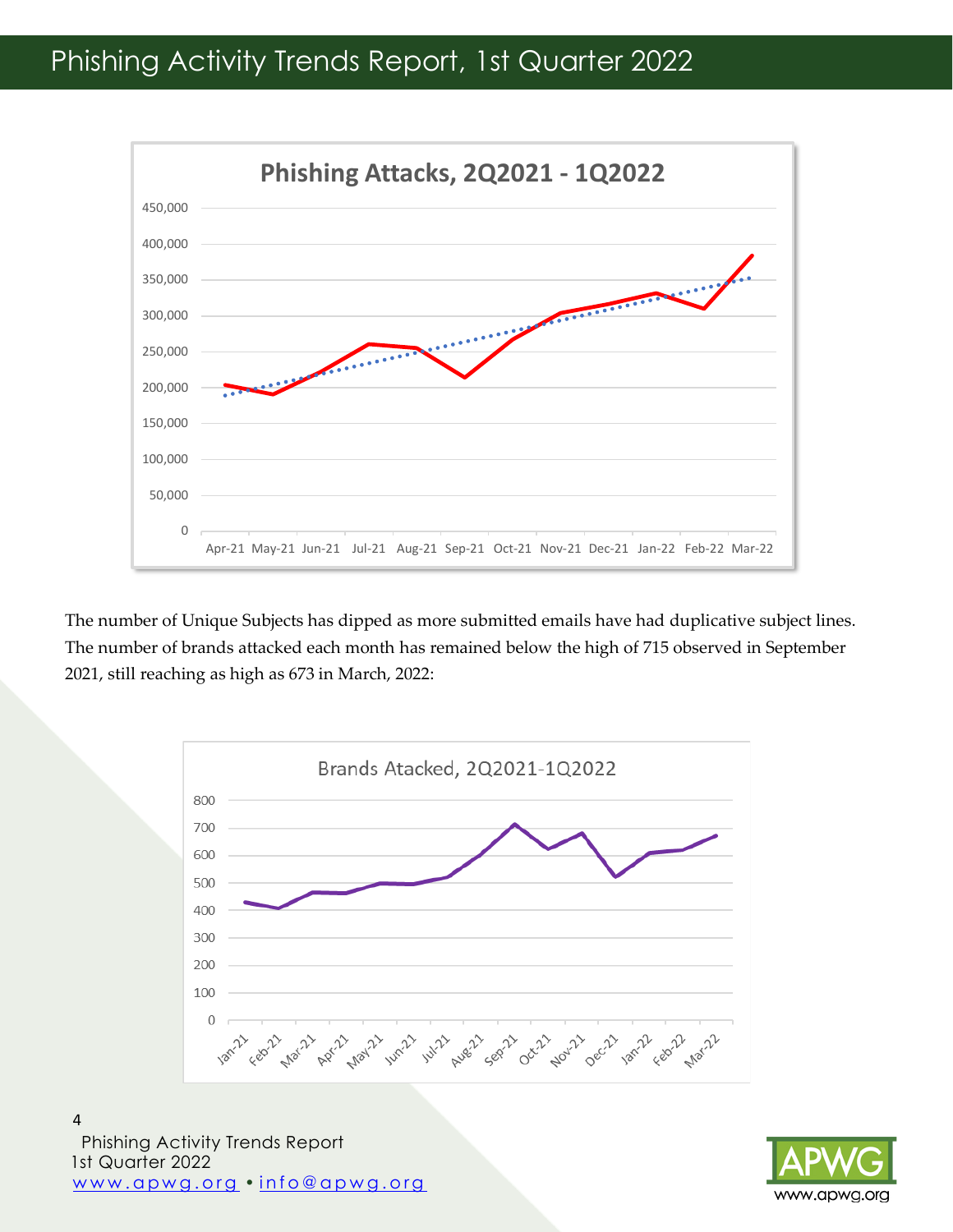#### **Most-Targeted Industry Sectors – 1st Quarter 2022**

In the first quarter of 2022, APWG founding member OpSec Security found that phishing attacks against the financial sector, which includes banks, remained the largest set of attacks, accounting for 23.6 percent of all phishing. Attacks against webmail and software-as-a-service (SAAS) providers remained prevalent with attacks against retail/ecommerce sites falling from 17.3 to 14.6 percent after the holiday shopping season. Phishing against social media sets rose from 8.5 percent of all attacks in 4Q2021 to 12.5 percent in 1Q2022. Phishing against cryptocurrency targets—such as cryptocurrency exchanges and wallet providers—remained steady from late 2021, inching up from 6.5 to 6.6 percent in the latest quarter. OpSec Security offers world-class brand protection solutions.



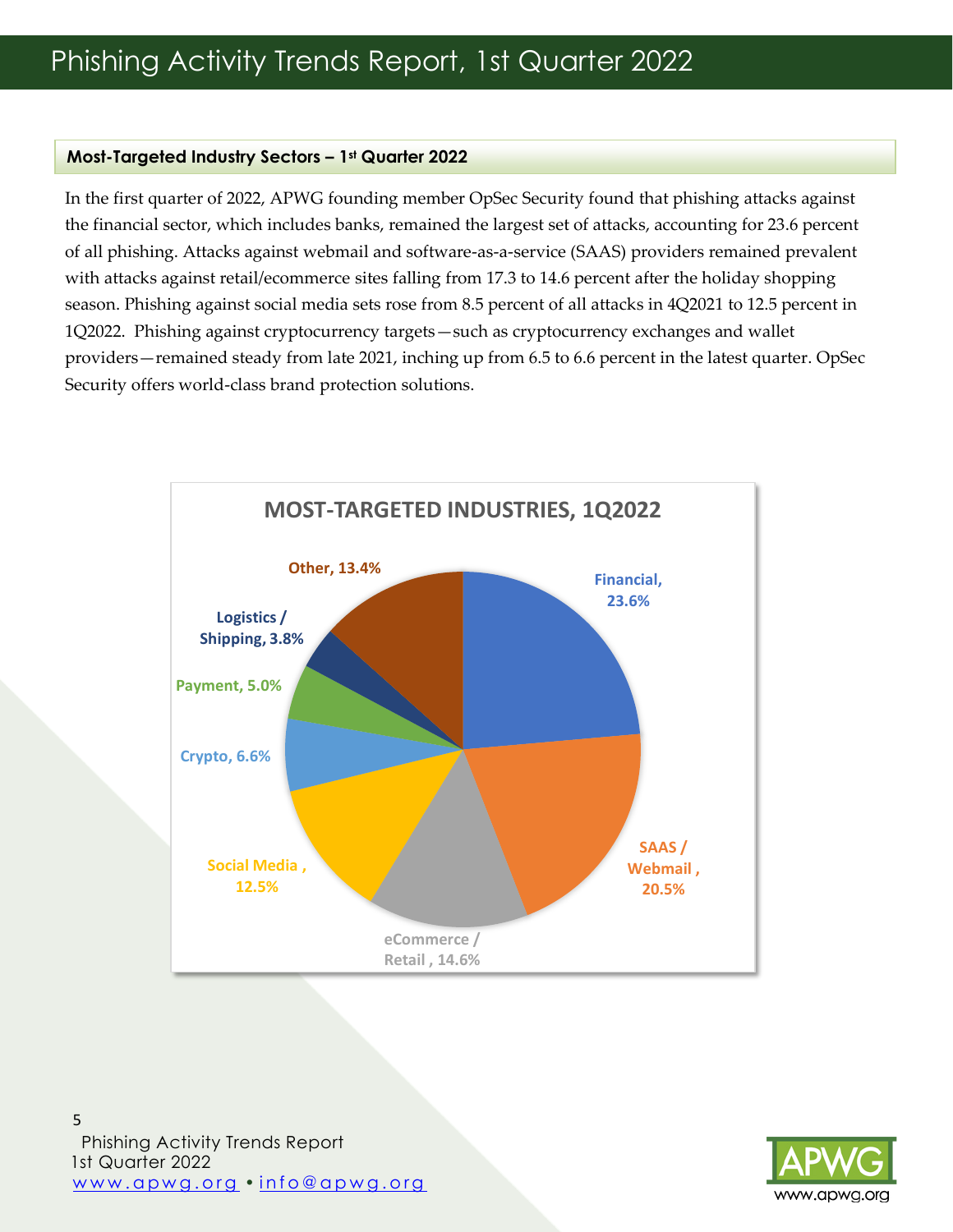#### **Ransomware - 1st Quarter 2022**

APWG member Abnormal Security tracks ransomware: malware that forces a company to pay a ransom to the perpetrator. The malware may encrypt the victim's data so that it cannot be used until the criminal unlocks it, or it makes the data or system otherwise inaccessible. Abnormal Security tracks and stops ransomware delivered via email to its customers, and tracks victims through a combination of ransomware extortion blog monitoring on the dark web and open-source intelligence collection. These methods provide a representative look at the overall ransomware threat landscape and lets the company make inferences about global ransomware trends.

Abnormal Security found the total number of ransomware attacks decreased by 25 percent in the first three months of 2022, falling to a similar level that Abnormal observed in the third quarter of 2021. This decrease seems to be primarily caused by a big drop in attacks from two prolific ransomware groups.

The top industries impacted by ransomware in Q4 2021 were manufacturing, business services, finance, and retail and wholesale firms:





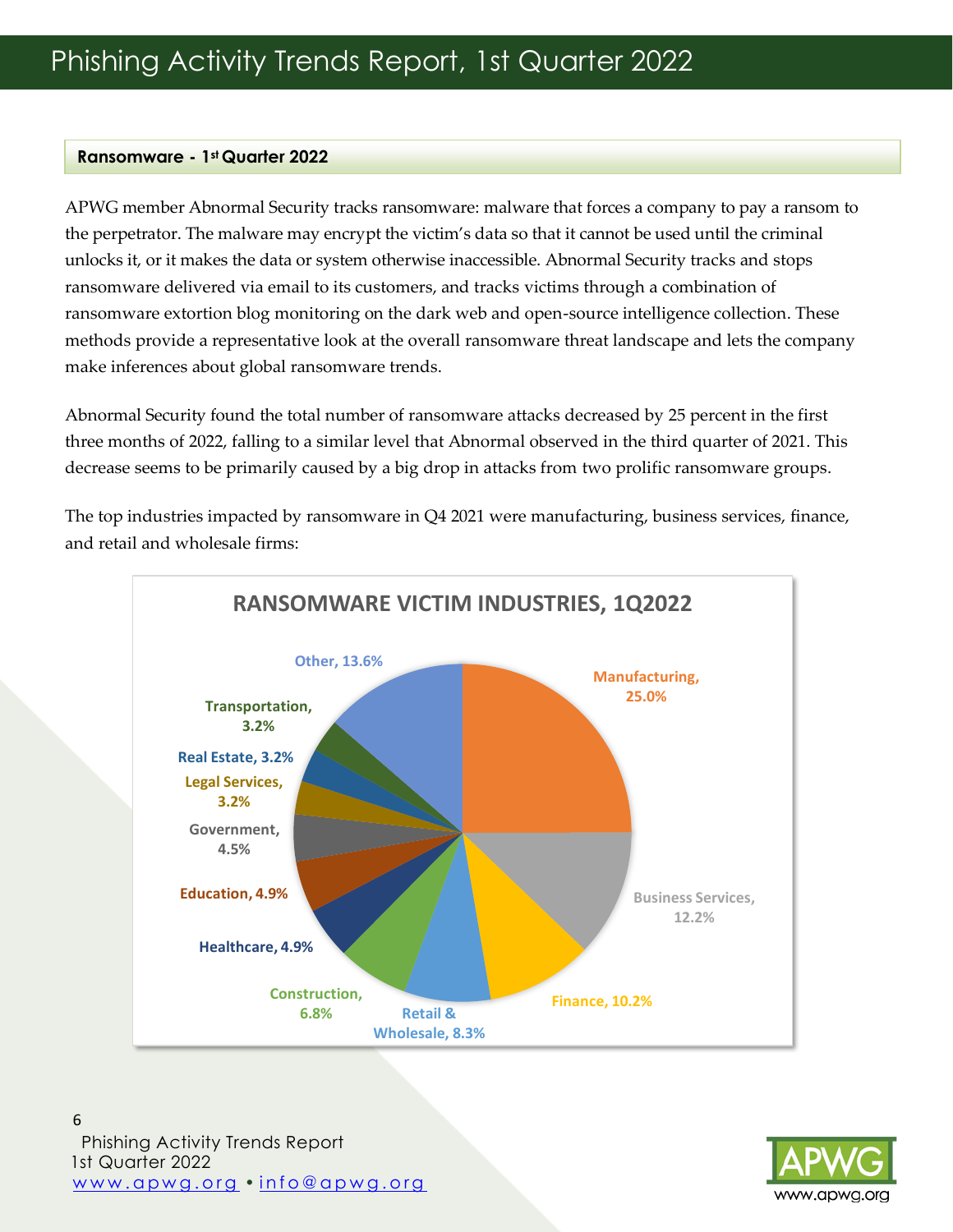Nearly all industries saw a decrease in the overall number of ransomware attacks targeting companies in their sectors. The notable exception to this was the Financial Services industry, which saw a 35 percent increase in the number of attacks during 1Q2022. Attacks against financial institutions have been on an upward trend over the past year, with attacks 75 percent higher than Abnormal observed in the first quarter of 2021. The main driver behind this growth appears to be an increased focus on financial institutions by the LockBit crime group, primarily on smaller accounting and insurance firms.

Criminals spreading ransomware tend to target companies that are in a sweet spot: large enough to pay a ransom that makes the effort worthwhile for the criminal, but not so large that the company is welldefended. In the first quarter of 2022, the median annual revenue of companies victimized by malware was US\$31 million. About 55 percent of victimized companies had less than US\$50 million in revenue, down from about 66 percent in 2021. These smaller companies are generally unable to invest large amounts of money in cybersecurity, which makes them better opportunistic targets. But almost 11 percent of the victim corporations had revenues of more than US\$1 billion:



Less than half of ransomware attacks victimized North American companies for the first time since at least the beginning of 2020. Attacks against European targets peaked in the first quarter of 2022. About a

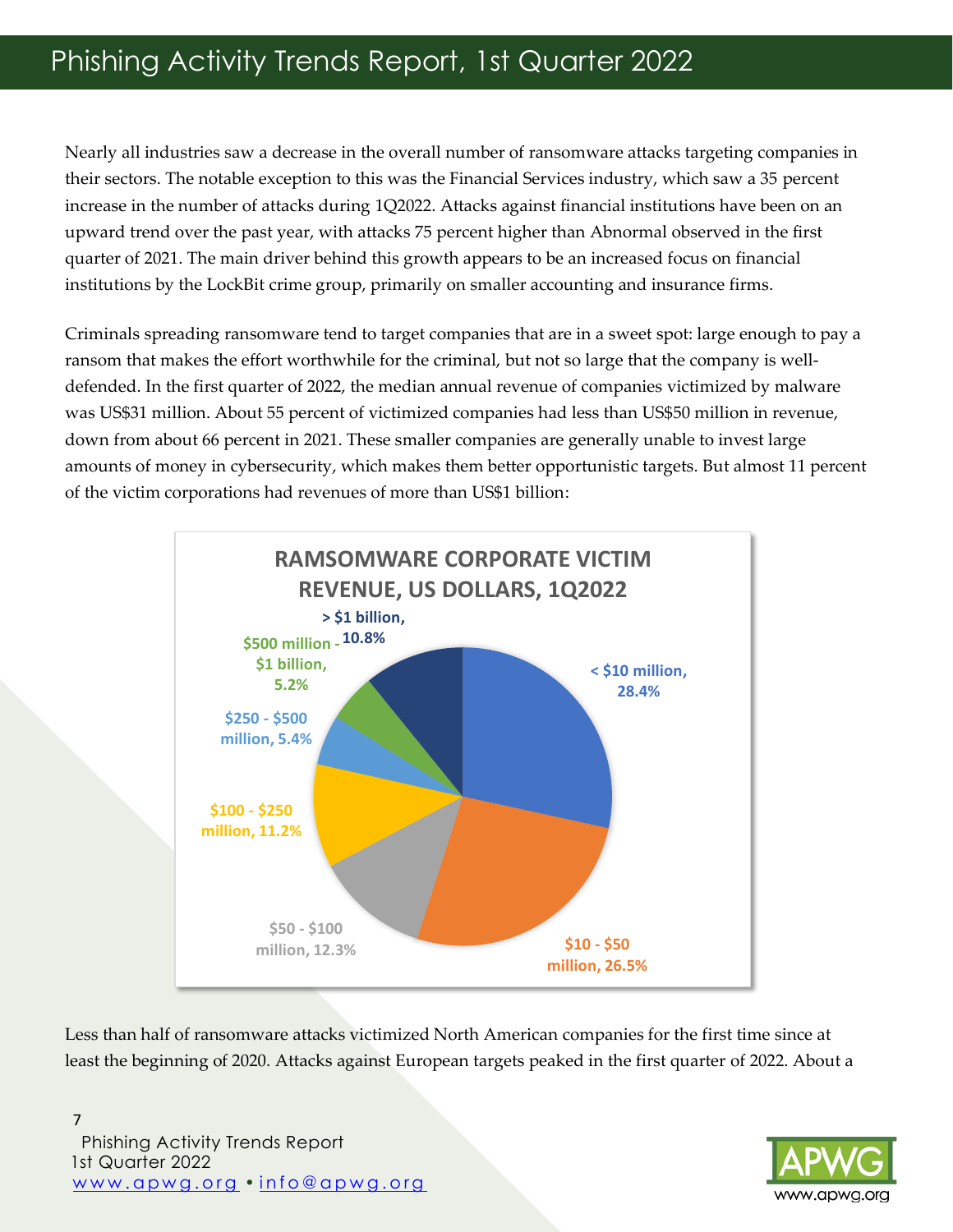quarter of ransomware attacks in 2021 went after companies in Europe, but in 1Q2022, more than a third of all ransomware attacks victimized European institutions, primarily targets in Western Europe.

"The first quarter of 2022 saw the emergence of two new impactful groups to the ransomware scene: ALPHV and Stormous" said Crane Hassold, Director of Threat Intelligence at Abnormal Security. "ALPHV, which has also been known as BlackCat, initially appeared in December 2021, but really started ramping up their operations in the first part of 2022. ALPHV targets a representative range of industry types, but the median annual revenue of its victims was \$57 million, compared to just \$31 million for ransomware victims globally, indicating that ALPHV has a potential preference for larger enterprise targets."

Hassold also noted that Stormous emerged in January 2022 and quickly became the fourth-most active ransomware group. Stormous is different from most other ransomware groups in that it primarily announces its victims via a Telegram chat group rather than a blog on the dark web, although the group did stand up a dark web presence at the end of March.

#### **Business e-Mail Compromise (BEC), 1st Quarter 2022**

APWG member Agari by HelpSystems tracks the identity theft technique known as "business e-mail compromise" or BEC, which has caused aggregate losses in the billions of dollars, at large and small companies. In a BEC attack, a scammer impersonates a company employee or other trusted party, and tries to trick an employee into sending money, usually by sending the victim email from fake or compromised email accounts (a "spear phishing" attack). Agari examined thousands of BEC attacks attempted during Q1 2022. Agari counts BEC as any response-based spear phishing attack that involves the impersonation of a trusted party (a company executive, vendor, etc.) to trick a victim into making a financial transaction or sending sensitive materials. Agari protects organizations against phishing, BEC scams, and other advanced email threats.

In Q1 2022, gift card requests remained the most popular cash-out method, involved in 63 percent of total attacks, followed by payroll diversion attempts (16%), and wire transfer schemes (9%). A variety of miscellaneous cash-out methods accounted for the remaining 12 percent. Q1 2022 saw an increase in advanced fee fraud and aging report scams. When Agari looked back a year, from Q1 2021 versus Q1 2022, Agari saw an increase in advanced fee fraud, cryptocurrency, and Zelle cash out attempts, with a corresponding decrease in wire transfer requests in 2022.

Google Play was the most requested gift card in Q1 2022, accounting for 47.4 percent of all gift card requests. This was followed by Amazon (19.6%) and Apple's offerings at 18 percent (Apple Store 13.4%

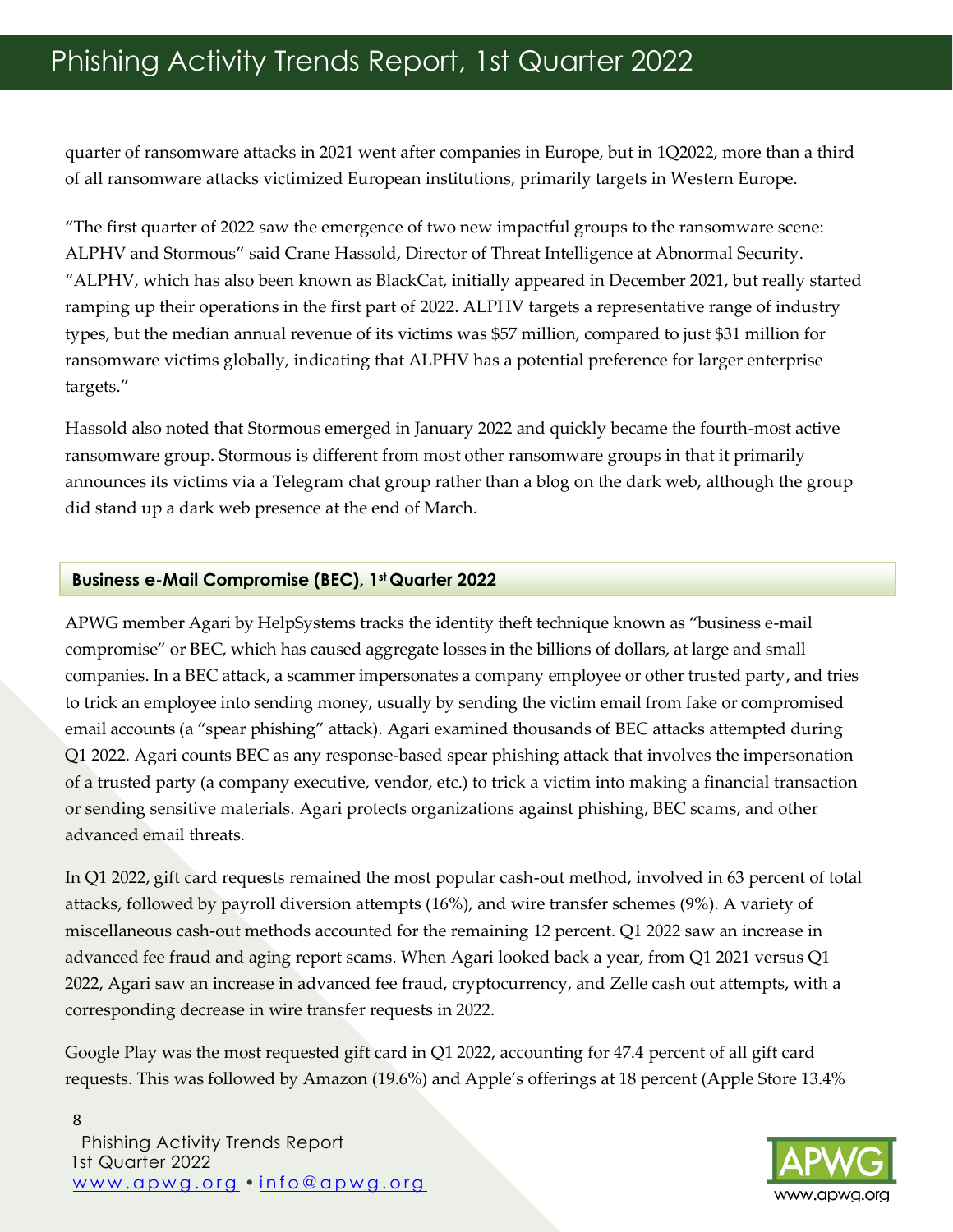## Phishing Activity Trends Report, 1st Quarter 2022

and iTunes 4.6%). Liquid cards not tied to a specific retailer, such as Mastercard, Visa, American Express, and One Vanilla, made up just 6 percent of gift card requests.

Agari found that the average amount requested in wire transfer BEC attacks in Q1 2022 was \$84,512, an increase of 69 percent from Q4 2021's average of \$50,027. The higher Q1 2022 average was due to a 280 percent increase in requests for amounts greater than \$100,000. In Q1 2022, 21.6 percent of wire transfer requests sought more than \$100,00, versus just 7.7 percent in Q4 2021.

John Wilson, Senior Fellow, Threat Research at HelpSystems, notes that "In Q1 2022, 82 percent of Business Email Compromise messages were sent from free webmail accounts. Of those, 60 percent used Gmail.com. For the 18 percent of BEC messages sent from attacker-controlled domains, NameCheap was the most popular registrar. One third of all maliciously registered domains use for BEC attacks were registered via NameCheap."



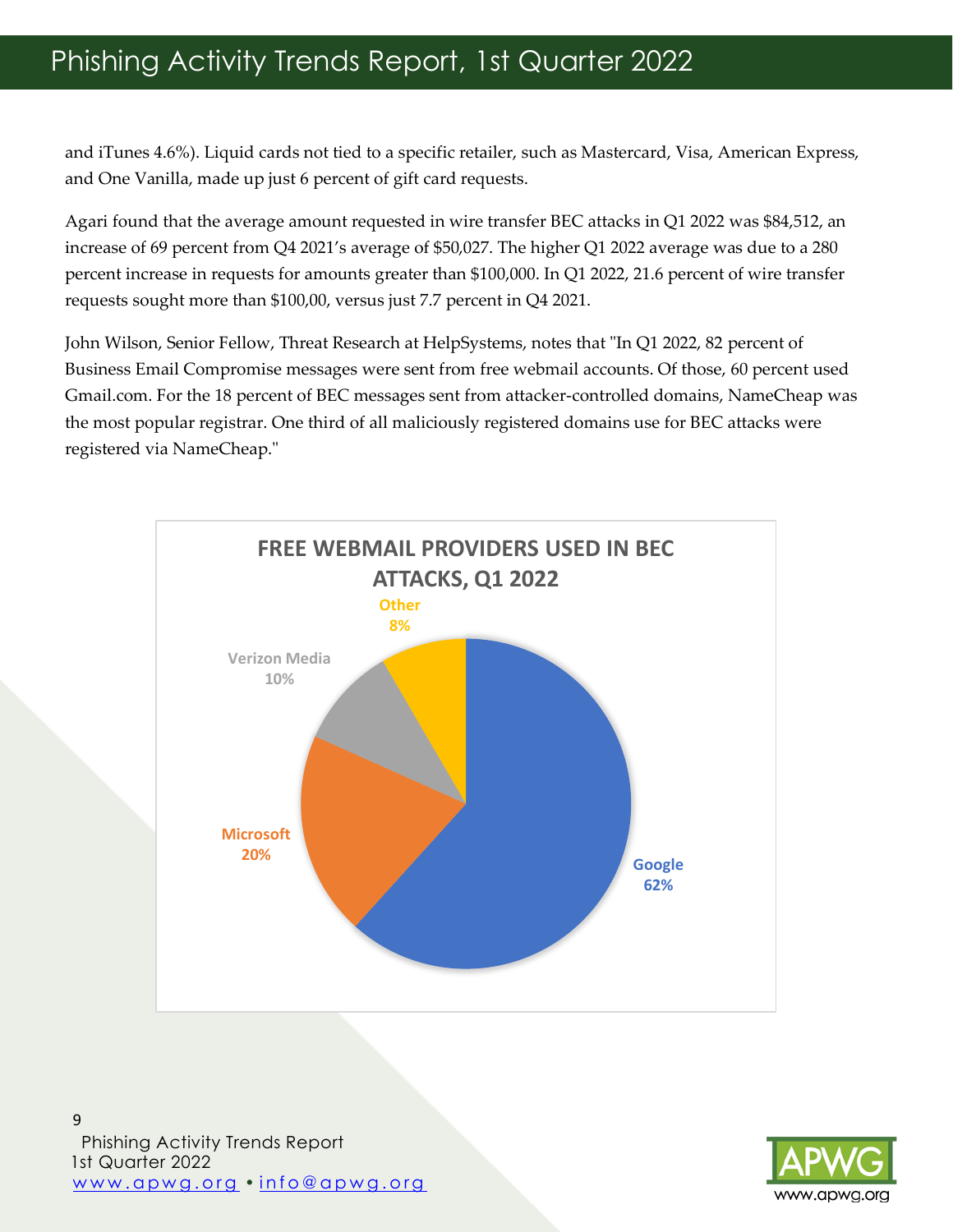

#### **Email-based Threats, 1st Quarter 2022**

APWG member PhishLabs by HelpSystems analyzes malicious emails reported by corporate users. John LaCour, Principal Product Strategist at PhishLabs by HelpSystems, said that "In Q1 2022, we observed a 7 percent increase in credential theft phishing against enterprise users, up to nearly 59 percent of all malicious emails." Though down slightly, malware attacks via email are still a concern. "The good news is that Zloader malware has tapered off to nearly zero after being 29 percent of malware in 4Q 2022. But the bad news is Emotet was back in early 2022, and Qakbot is still the number one malware threat via email," LaCour said.

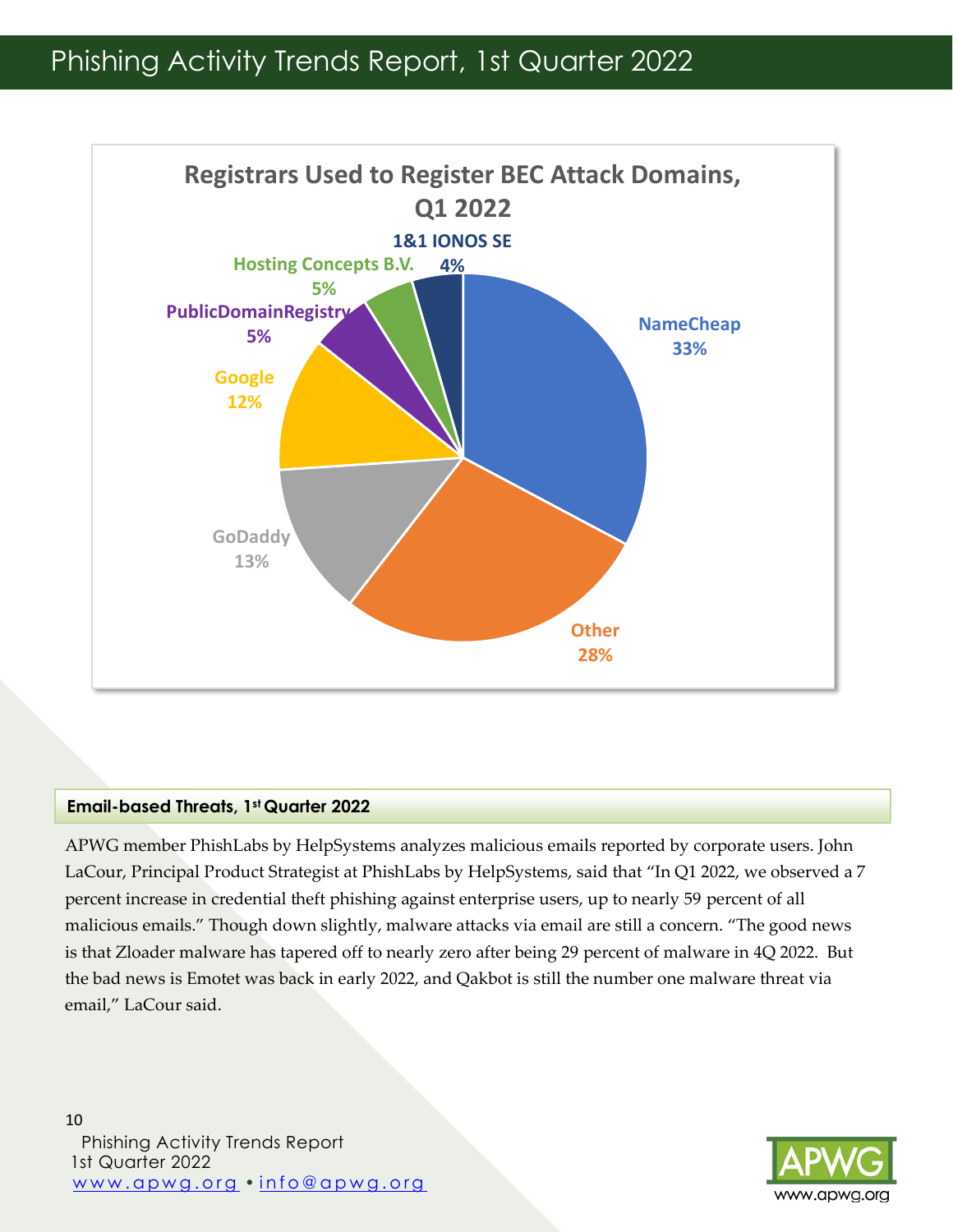

"Social media attacks against business continue to grow quickly," observed LaCour. "The average company is targeted nearly three times a day via social media." In Q1 2022, impersonation attacks were 47 percent of social media threats, up from 27 percent the prior quarter. "A lot of companies don't realize that their executives are being spoofed on social media. This is a huge business risk," said LaCour.



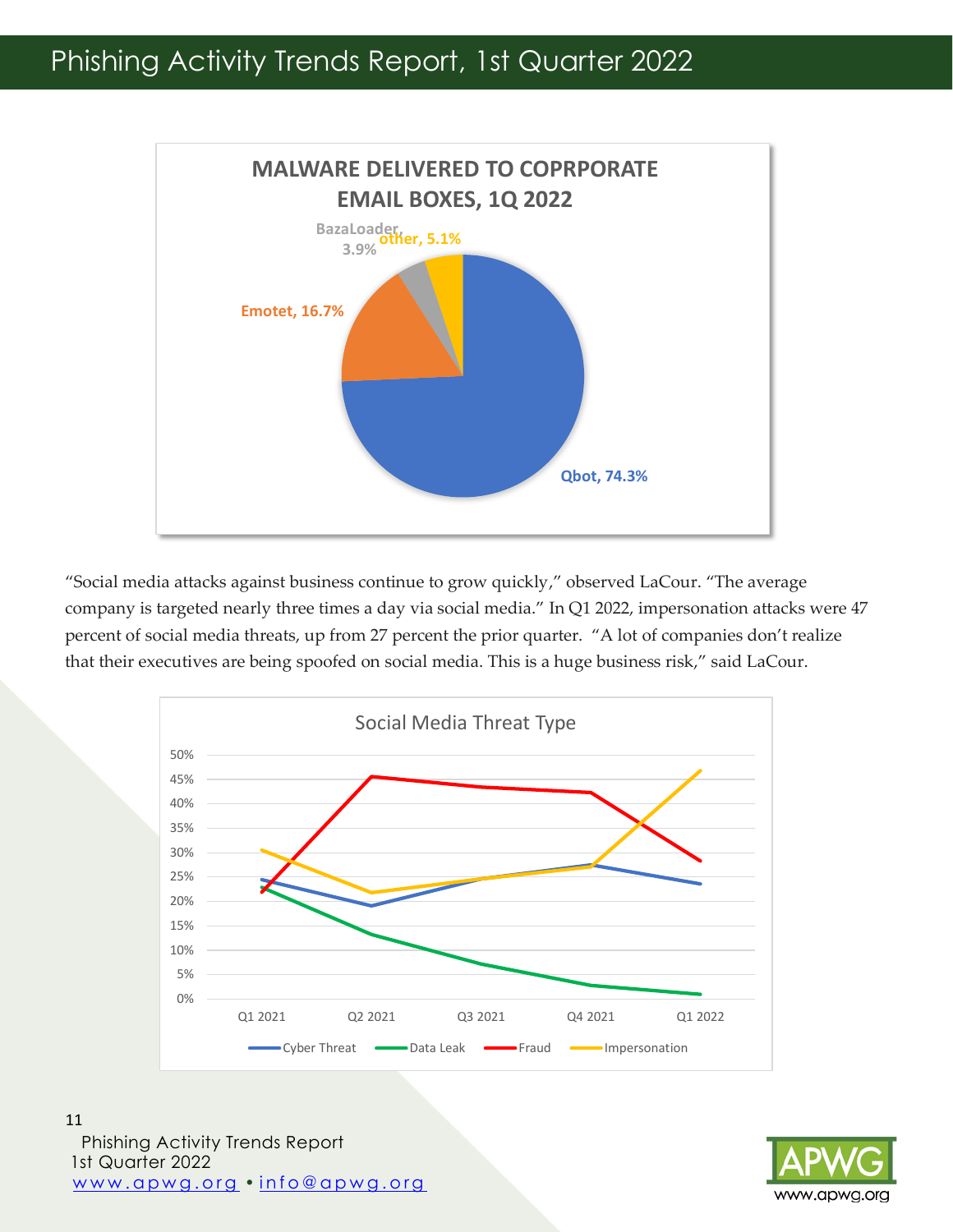#### **APWG Phishing Activity Trends Report Contributors**

| <b>Abnormal</b><br>Abnormal Security provides a leading<br>cloud email security platform to stop<br>attacks that evade traditional Secure<br>Email Gateways.                      | AGARI.<br>Agari by HelpSystems protects<br>organizations against phishing,<br>business email compromise (BEC)<br>scams, and other advanced email<br>threats.                                                    | <b>///AXUR</b><br>Axur works to identify and fight the<br>threats in the cyberspace that interfere<br>with the interests of companies,<br>governments, and individuals.                      |
|-----------------------------------------------------------------------------------------------------------------------------------------------------------------------------------|-----------------------------------------------------------------------------------------------------------------------------------------------------------------------------------------------------------------|----------------------------------------------------------------------------------------------------------------------------------------------------------------------------------------------|
| <b>ILLUMINTEL</b><br>Illumintel provides intelligence,<br>analysis, due diligence, and public<br>policy advising in the areas of<br>cybersecurity and Internet-based<br>commerce. | OpSec Security offers world-class brand<br>protection solutions.                                                                                                                                                | <b>PHISHLABS</b><br>PhishLabs by HelpSystems provides<br>managed threat intelligence and<br>mitigation services that protect brands,<br>customers, and the enterprise from<br>digital risks. |
|                                                                                                                                                                                   | <b>RISKIQ</b><br>RiskIQ, a Microsoft subsidiary, is a<br>digital threat management company<br>enabling organizations to discover,<br>understand and mitigate malicious<br>exposure across all digital channels. |                                                                                                                                                                                              |

The *APWG Phishing Activity Trends Report* is published by the APWG. For further information about the APWG, please contact APWG Deputy Secretary General Foy Shiver (foy@apwg.org, +1.404.434.728). For media inquiries related to the company-content of this report, please contact APWG Secretary General Peter Cassidy (pcassidy@apwg.org, +1.617.669.1123); Anil Prasad at Abnormal Security (www.abnormalsecurity.com/contact), Stefanie Wood Ellis of OpSec Security (sellis@opsecsecurityonline.com); Rachel Woodford of Agari (Rachel.Woodford@helpsystems.com), Eduardo Schultze of Axur (eduardo.schultze@axur.com,+55 51 3012-2987); Stacy Shelley of PhishLabs (stacy@phishlabs.com, +1.843.329.7824); Holly Hitchcock of RiskIQ (holly@frontlines.io). **Analysis and editing by Greg Aaron, Illumintel Inc., www.illumintel.com**

#### Phishing Activity Trends Report 1st Quarter 2022 www.apwg.org · info@apwg.org 12